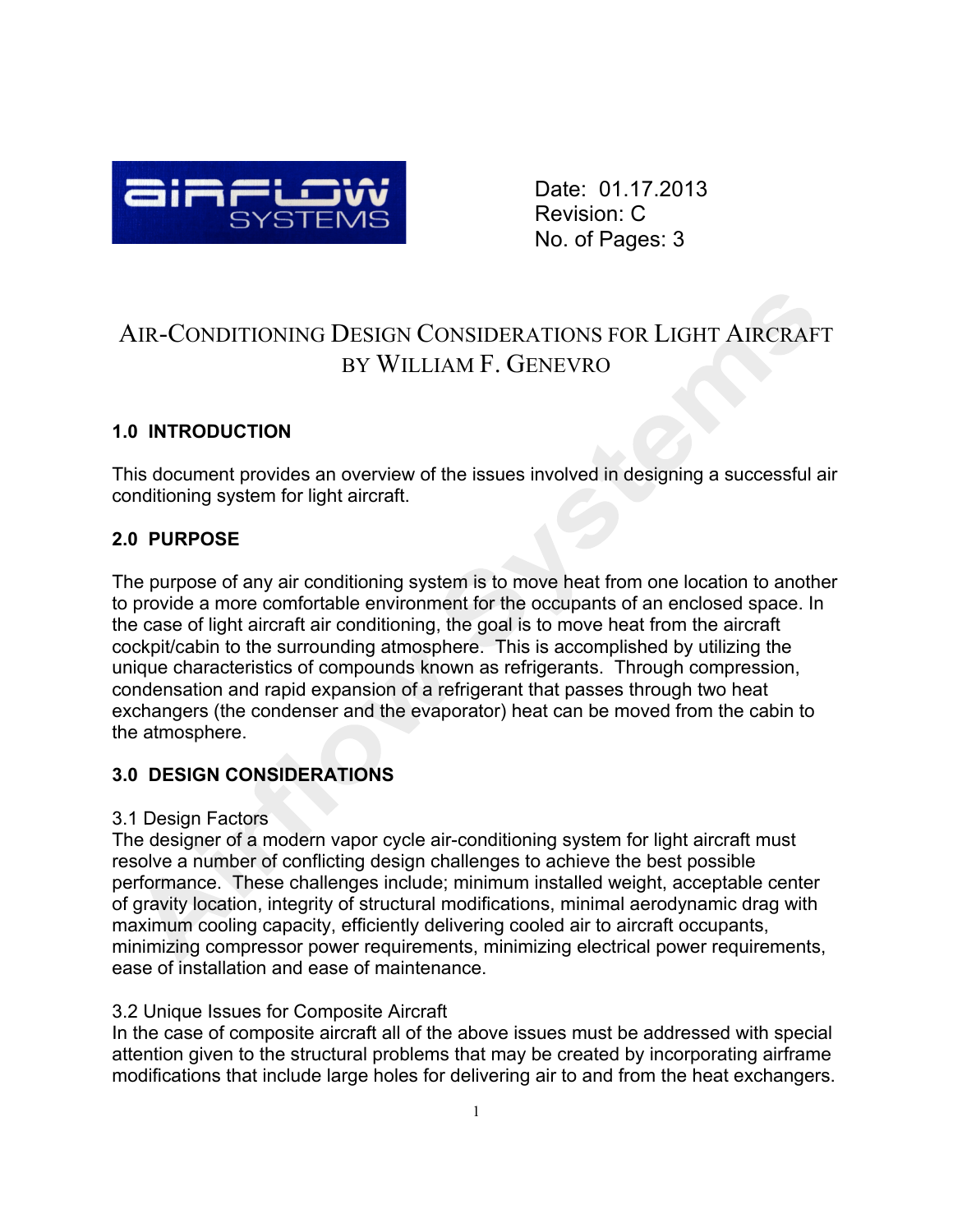This is especially important when the air-conditioning system is designed for field installation.

#### 3.3 R134A Refrigerant

Current Federal EPA regulations require that modern air-conditioning systems use the more environmentally friendly R134A refrigerant instead of the now costly and tightly controlled R12 refrigerant widely used in previous automotive and light aircraft systems. Greater care must be used in designing an R134A-based system because it often must have larger condenser cooling capacity than an R12 system to yield the same cabin temperatures.

## **4.0 COMPONENTS and LOCATIONS**

#### 4.1 Compressor Drive Options

The refrigerant compressor may be driven mechanically or electrically. Typical mechanically driven installations use a compressor connected by a belt to a pulley mounted to the propeller hub or a pulley attached to an accessory drive. The belt serves a fusible link that prevents damage to the engine should the compressor fail.

In rare cases an electrically driven compressor is used. Use of an electrically driven compressor always results in lower overall system efficiency because mechanical energy must be converted to electrical energy (at the alternator/generator) and then converted back to mechanical energy (at the compressor) with losses occurring at each energy conversion.

The amount of power required to drive the compressor is directly related to compressor capacity and the a/c system internal operating pressure. The higher the system pressure the greater the power required to drive the compressor. System pressure is directly related to the ability of the condenser heat exchanger to transfer the heat removed from the cabin to the atmosphere. Therefore, an efficient condenser installation is mandatory for an efficient use of available power, either mechanical or electrical.

## 4.2 Weight and Balance Considerations

Weight and balance must be considered for all components, especially when selecting a location for the compressor, as it is typically the single heaviest component of an air conditioning system and is often positioned at the nose of the aircraft.

#### 4.3 Condenser Location

The condenser must be positioned on or in the aircraft so that large amounts of outside air may be delivered to, and exited from, this heat exchanger with a minimum amount of mechanical complexity, power use and aerodynamic drag.

Condenser efficiency is the key component in air conditioning system performance. Insufficient air mass flow through the condenser is the most common cause of poor air